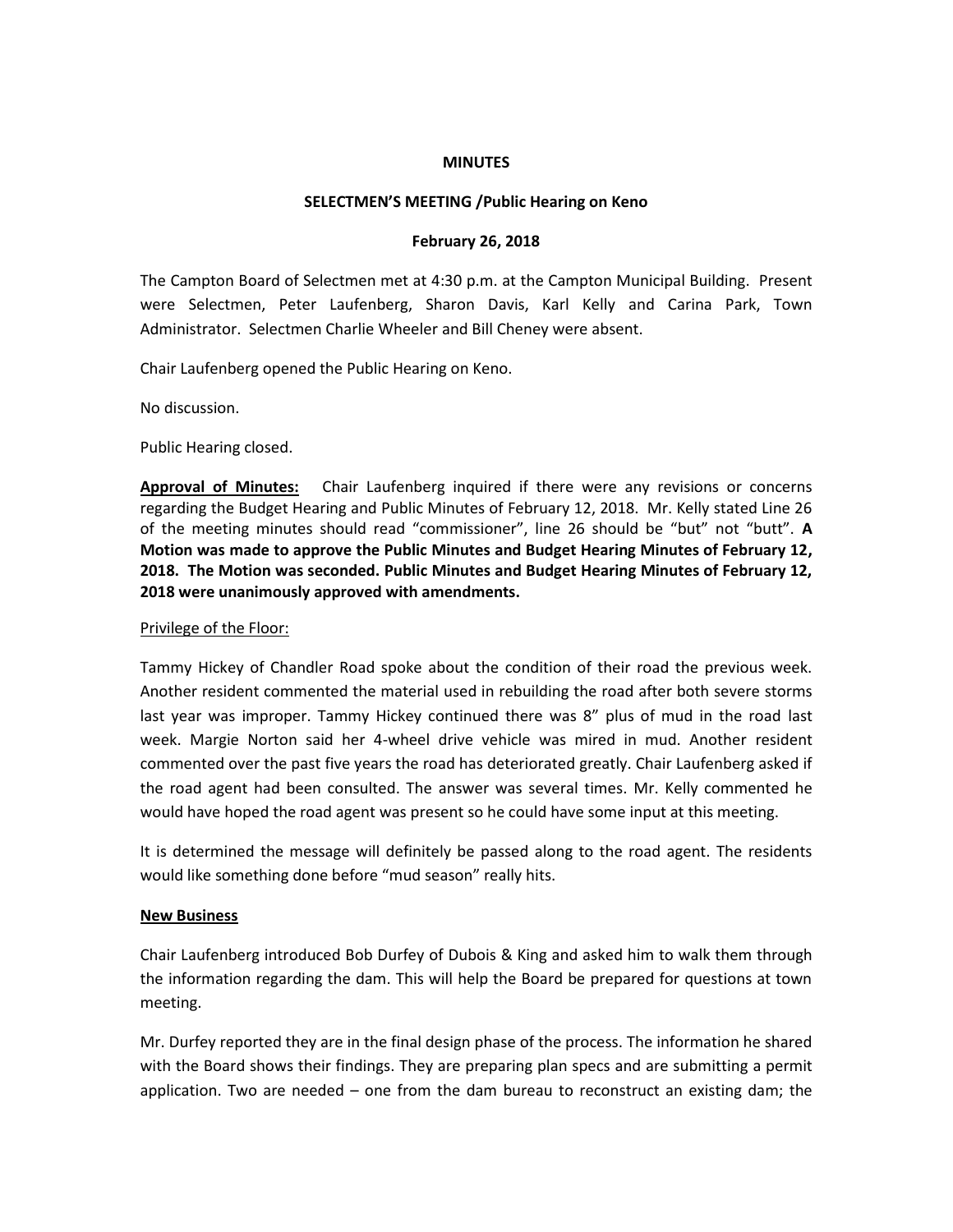other is a wetlands permit as they will be working in wetlands. Final plan and specs will be submitted at the end of March (to the town, wetlands bureau and the dam bureau). The dam bureau is mandating permits be issued by August; another mandate is they complete repairs by August of 2020.

Mr. Durfey explained the existing site plan. Town road runs along the top of the dam. A major problem of the dam is the outlet structure which consists of a corrugated metal culvert with a metal inlet structure with a place for water level regulation boards. Both metal sections have rusted and failed causing excessive erosion undermining the roadway.

The solution is to replace the failed metal structure with a pre-cast concrete box structure. The stone erosion protection on the pond side of the dam is loose and they will reset and add more stone. There will also be an area of erosion stone added to the east of this section of the dam. They also recommend other road improvements due to the steep side slopes. They recommend guard rails on both side of the road along the dam area as well as improvements to the dry hydrant as the inlet may not deep enough into the pond. There is also some ditching needed on the east side and a culvert has collapsed and failed in this area which can be replaced while they are doing the work there.

They will also install a gate valve leaving them able to lower the water for future work on the dam. This new feature will allow them to lower the pond level 6.5' if it were ever needed.

A budget estimate, which includes permitting fees and engineering fees along with construction costs. Funds for design phase have been allocated. Total project cost with a 10% contingency is \$307,000.

This information will be available at the town meeting.

Chair Laufenberg asked about simply draining the pond. Mr. Durfey said, in his opinion, draining the pond will cause that area to become a wetland. It is fed by upstream drainage and they do not know if the pond is spring fed.

Chair Laufenberg then asked if they decided to not repair the dam but drain the pond will they run into other costs such as having to deal with wetlands, the road on top of the embankment, etc. Mr. Durfey said yes in order to drain the pond and keep it drained they would have to replace a culvert with a bridge. They would need to ask DES (Dept. of Environmental Services) if they could drain the pond. NH DES have jurisdiction on certain water bodies (based on size). Then they have to consider wildlife. They would also need approval from Fish & Game and other wildlife agencies in NH DES does have a grant program for removing dams but this grant is very competitive. When they get an application they evaluate each project request. They are looking for dams that have environmental or recreation opportunities. Mr. Durfey said he didn't think this project would rate very high on their criteria.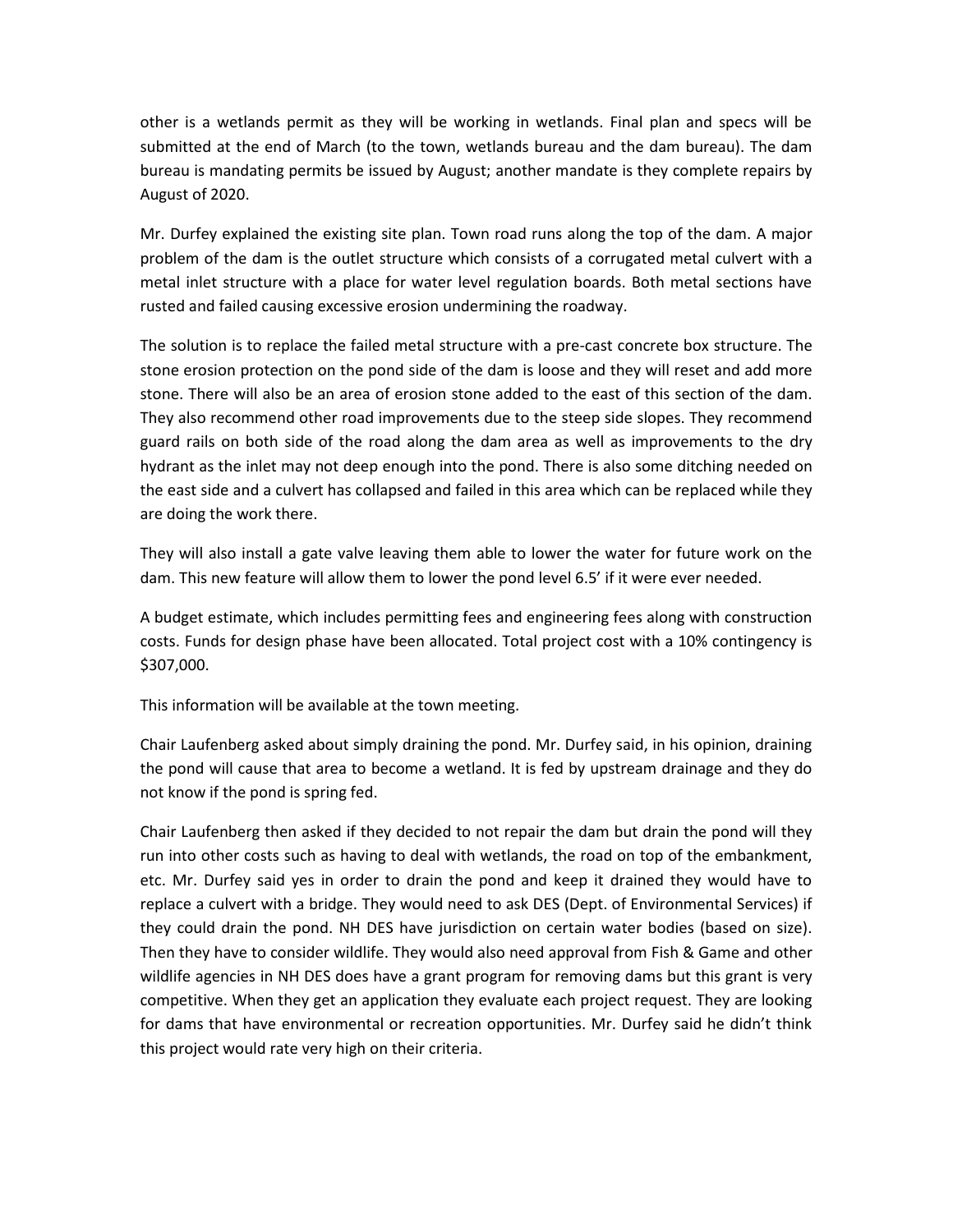Chair Laufenberg asked about the water flow into the pond, if the engineers had looked into that. The road is partially caving in. Mr. Durfey answered they did a hydraulic study to look at the flow going through the culvert and how it would impact the pond and the output.

The project could start June 1st.

Carina Park told the Board she had drafted a Warrant Article explanation sheet for the town meeting. If the Board has any suggestions they can bring to Carina at the next Select Board meeting and Carina will have them ready for the Town Meeting.

# Privilege of the Floor:

With the Road Agent being present Chair Laufenberg reopened the Mason Road issue from above.

The residents asked the road agent to work with them to come up with a solution on the condition of the road.

Road Agent reminded the Board they had personnel issues last fall and were unable to go back to put finishing touches on the road. The road had been ditched but they didn't get back there before it froze. The pass at risk signs were put up to warn people that they have either minor mud or major mud. Upon consulting the attorney in the past, it was advised for the town to put those signs up during mud season.

Chair Laufenberg asked Butch what the short-term fix might be. Butch answered they could put some stones on the road. Chair Laufenberg suggested a short-term fix and they could look at something long term later on. Butch replied they could haul some stone up there but he would have to hire a truck.

Karl Kelly suggested Butch put together a plan for the future and present it to the Select Board at a later time. Butch agreed but warned the Board that it will not be that easy of a fix and will cost a significant amount money.

The Board has agreed they will put stones on the road when it's time (gets warm again).

# **Correspondence**

Attorney General correspondence regarding Intergovernmental Agreement for the Fire Dept they require they strike out the statement allowing a Thornton Commissioner be present by phone. Thornton is on board and they have created an amendment striking that from the agreement.

An agreement hasn't been made if they are going to sign into Primex CAP program for property and liability. This would limit the increase to 9% per year. The Board agrees to sign up for this.

Tax Agreement spreadsheet reflects no change.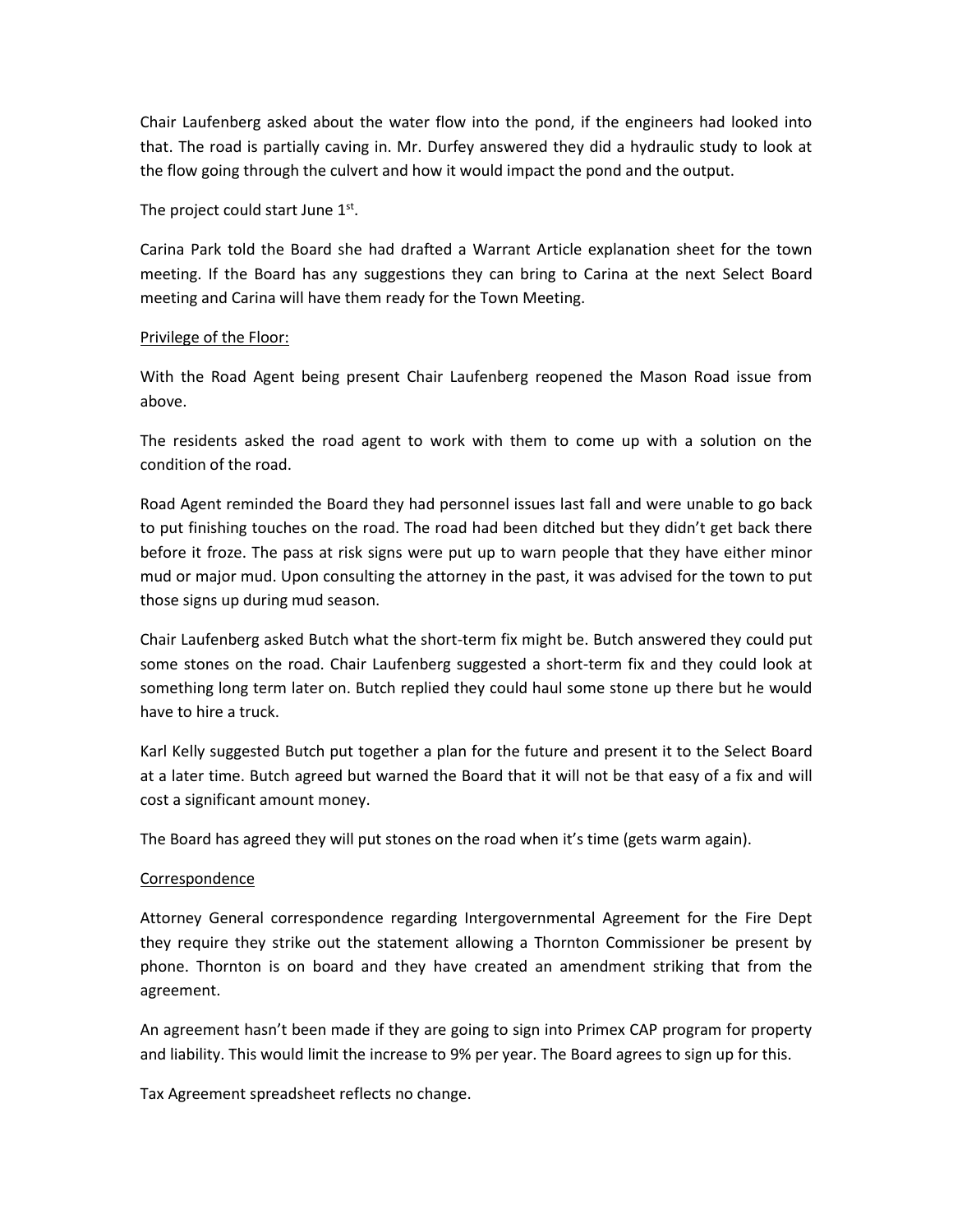Received a quote from Pemi Glass for the Town Clerk building. It was \$3,000 more than Granite State Glass. The Board said to go with Granite State Glass and schedule for spring.

The Town Clerk would like three unbound clean copies of the town report to be included in the restoration and preservation of town archives. The Board speculated why these can't be saved digitally but agreed.

DOT is paving a portion of Route 3 this upcoming summer.

DOT is releasing a Quit Claim deed for the Chamber building parcel. They have agreed to have it recorded and filed again. John McCormack will draft a Corrective Deed. Carina said they should be warned that there are people who don't want to see new owners get the charitable tax rate any longer. This will be re-evaluated by assessors as the new owner is a sale-for-profit business.

The Forest Service is proposing a project that will encompass portions of Campton/Thornton/Waterville Valley/Woodstock redoing some trail systems (Smarts Brook and Campton Campground as well as Waterville Valley Campground). They would like information and are looking for public comment.

The Town Clerk forwarded a letter regarding a property on Beebe River that was sold at auction a few years ago. A neighbor has but up signs and a gate to attempt to stop the new owner from going through his property. This is just a heads up for the Board.

# Board Concerns and Objectives

Chair Laufenberg asked if there were any updates on the ambulances. Carina reported one is back in service (red one).

Chair Laufenberg asked if any of the members would like to discuss the dam. Mr. Kelly said the portion of the dam that was being talked about is the area they wanted to replace but were told not to by FEMA. Butch answered they have the culvert for the dam.

Mr. Kelly asked about the paving and it sounds like they will only pave what they cut. He asked if the town would have to put a finish coat on there. Butch replaced they could put a 3" top coat on there.

Chair Laufenberg asked if any of the members would like to discuss the dam. Mr. Kelly asked the Road Agent if the culvert at the north end of the pond, discussed tonight, is the one considered for replacement after the October  $31<sup>st</sup>$  2017 storm. Butch affirmed it is and also affirmed that after looking into it, it would be unlikely to be approved by FEMA. Butch stated if this project moves forward, he already has a culvert for that location. Mr. Kelly asked about paving and it sounds like they will only pave what they cut. He asked if the road agent would recommend paving all of the affected area. Butch said he would.